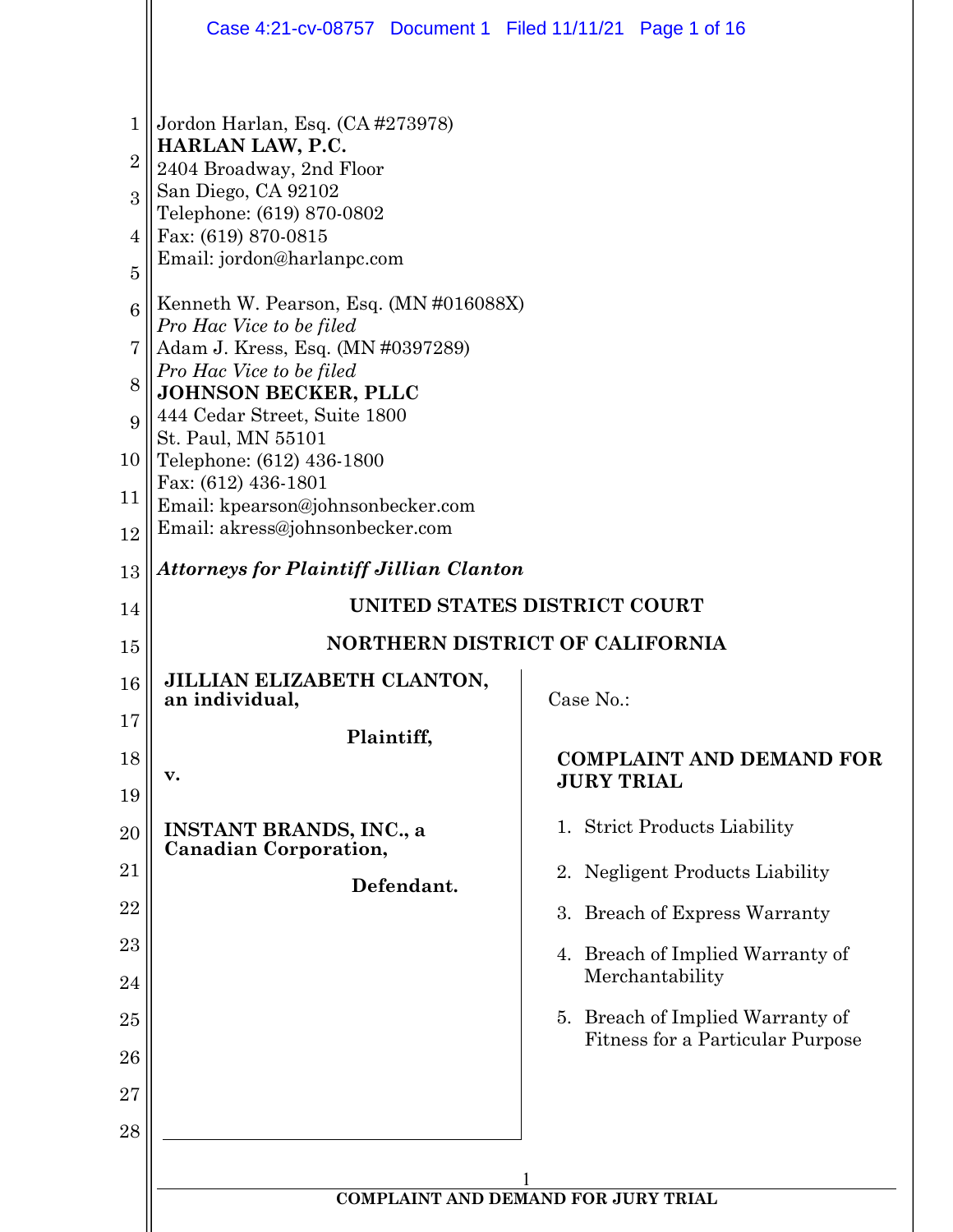1 2 3 4 5 6 Plaintiff, **JILLIAN ELIZABETH CLANTON** (hereafter referred to as "Plaintiff"), by and through her undersigned counsel, **JOHNSON BECKER, PLLC** and **HARLAN LAW, P.C**., hereby submits the following Complaint and Demand for Jury Trial against Defendant **INSTANT BRANDS, INC**. (hereafter referred to as "Defendant Instant Brands" or "Defendant**"**) alleges the following upon personal knowledge and belief, and investigation of counsel:

7

#### **NATURE OF THE CASE**

8 9 10 11 12 1. Defendant Instant Brands designs, manufactures, markets, imports, distributes and sells a wide-range of consumer kitchen products, including the subject "Instant Pot Programmable Electric Pressure Cooker," which specifically includes the Ultra (referred to hereafter as "pressure cooker(s)" of "Subject Pressure Cooker") that is at issue in this case.

13 14 15 16 17 2. Defendant touts the "safety"1 of its pressure cookers, and states that they cannot be opened while in use. Despite Defendant's claims of "safety," it designed, manufactured, marketed, imported, distributed and sold, both directly and through third-party retailers, a product that suffers from serious and dangerous defects. Said defects cause significant risk of bodily harm and injury to its consumers.

18 19 20 21 22 23 24 25 3. Specifically, said defects manifest themselves when, despite Defendant's statements, the lid of the pressure cooker is removable with built-up pressure, heat and steam still inside the unit. When the lid is removed under such circumstances, the pressure trapped within the unit causes the scalding hot contents to be projected from the unit and into the surrounding area, including onto the unsuspecting consumers, its families and other bystanders. The Plaintiff in this case was able to remove the lid while the pressure cooker retained pressure, causing her serious and substantial bodily injuries and damages

<sup>27</sup> 28 <sup>1</sup> See, e.g. Instant Pot Ultra Owner's manual, pg. 20. ("As a safety feature, until the float valve drops down the lid is locked and cannot be opened."). A copy of the Owner's manual is attached hereto as "Exhibit A".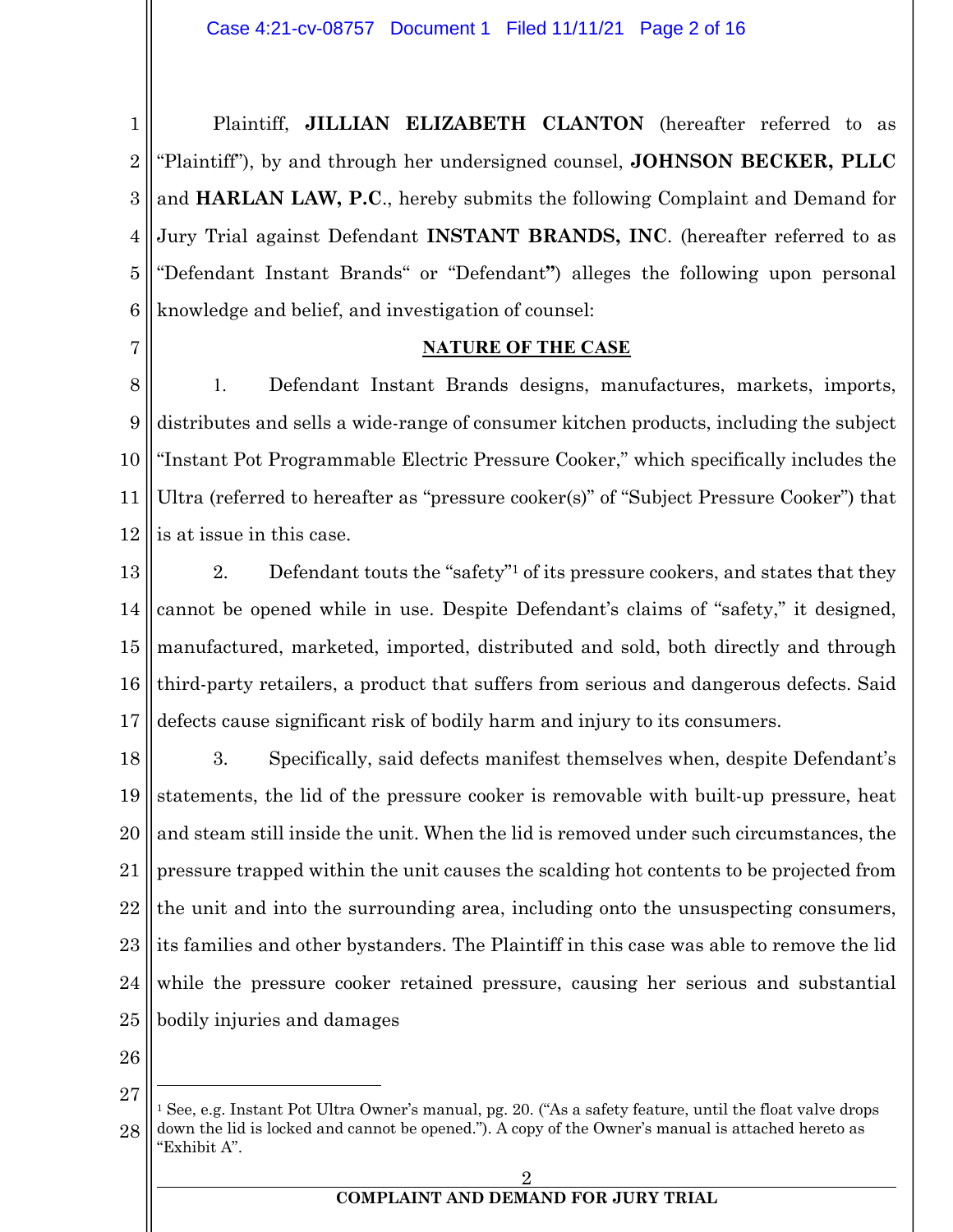1 2 3 4 5 4. Defendant knew or should have known of these defects but has nevertheless put profit ahead of safety by continuing to sell its pressure cookers to consumers, failing to warn said consumers of the serious risks posed by the defects, and failing to recall the dangerously defective pressure cookers regardless of the risk of significant injuries to Plaintiff and consumers like her.

6 7 8 5. Defendant ignored and/or concealed its knowledge of these defects in its pressure cookers from the Plaintiff in this case, as well as the public in general, in order to continue generating a profit from the sale of said pressure cookers.

9 10 11 6. As a direct and proximate result of Defendant's conduct, the Plaintiff in this case incurred significant and painful bodily injuries, medical expenses, lost wages, physical pain, mental anguish, and diminished enjoyment of life.

12

### **PLAINTIFF JILLIAN ELIZABETH CLANTON**

13 14 7. Plaintiff is a resident and citizen of the city of Pleasanton, County of Alameda, State of California.

15 16 17 18 19 20 21 22 23 8. On or about November 28, 2019, Plaintiff suffered serious and substantial burn injuries as the direct and proximate result of the pressure cooker's lid being able to be rotated and opened while the pressure cooker was still under pressure, during the normal, directed use of the Pressure Cooker, allowing its scalding hot contents to be forcefully ejected from the pressure cooker and onto Plaintiff. The incident occurred as a result of the failure of the pressure cooker's supposed "safety mechanisms," which purport to keep the consumer safe while using the pressure cooker. In addition, the incident occurred as the result of Defendant's failure to redesign the pressure cooker, despite the existence of economical, safer alternative designs.

24

#### **DEFENDANT INSTANT BRANDS, INC.**

25 26 27 9. Defendant designs, manufactures, markets, imports, distributes and sell a variety of consumer kitchen products including pressure cookers, air fryers, and blenders, amongst others.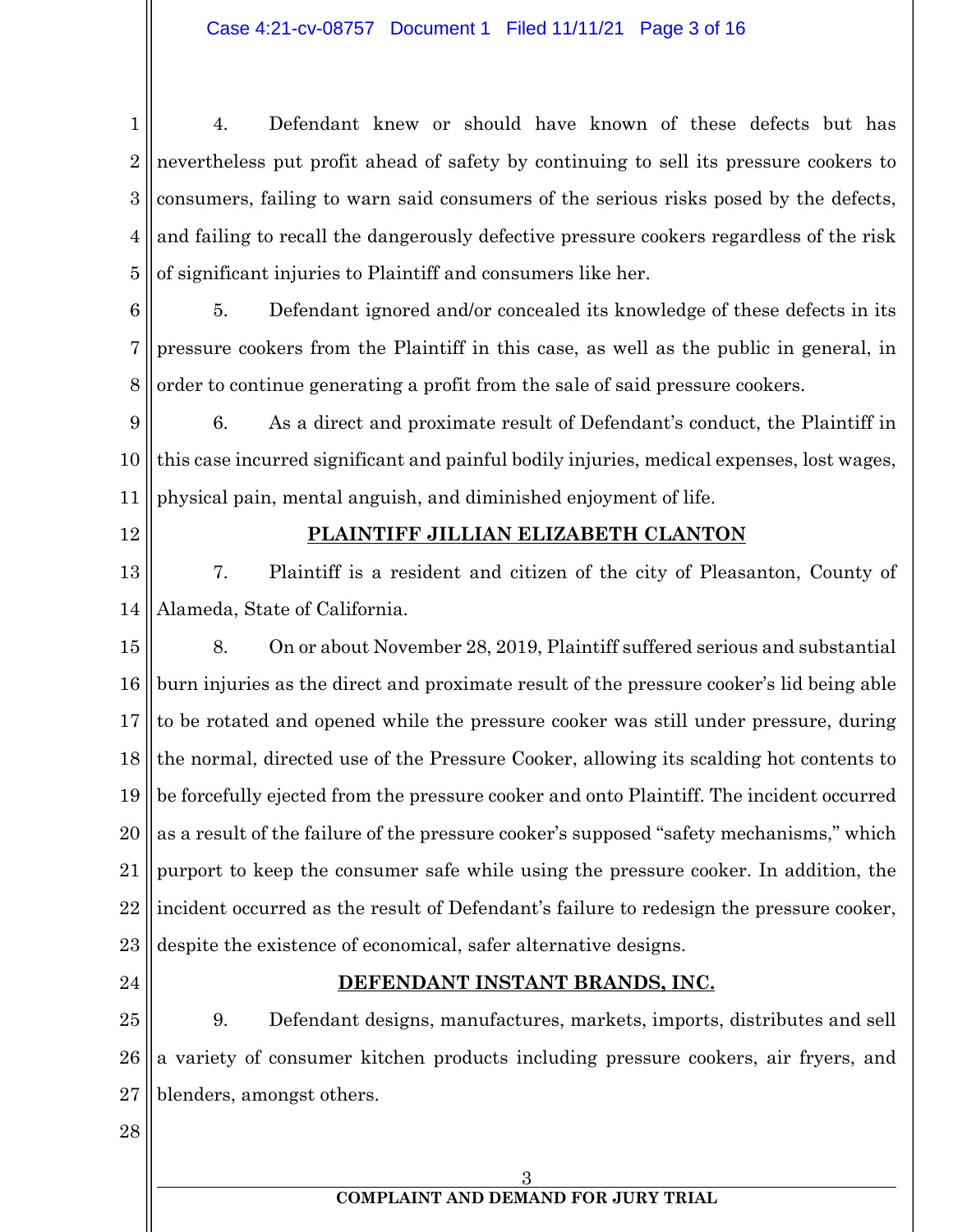Case 4:21-cv-08757 Document 1 Filed 11/11/21 Page 4 of 16

1 2 3 4 10. Defendant boasts that "[t]he Instant Pot line of products are truly tools for a new lifestyle and especially cater to the needs of health-minded individuals"2 with its "main goal" to provide "best kitchen experience by offering unsurpassed user interface design and connected technologies."3

5 6 7 11. Defendant Instant Brands is a Canadian corporation with is principal place of business at 495 March Road, Suite 200, Kanata, ON, Canada K2K 3G1, and as such is deemed to be a citizen of the Country of Canada.

8

#### **JURISDICTION AND VENUE**

9 10 11 12 12. This Court has subject matter jurisdiction over this case pursuant to diversity jurisdiction prescribed by 28 U.S.C. § 1332 because the matter in controversy exceeds the sum or value of \$75,000, exclusive of interest and costs, and there is complete diversity between the parties.

13 14 15 13. Venue is proper in this Court pursuant to 28 U.S.C. § 1391 all or a substantial part of the events or omissions giving rise to this claim occurred in this district.

16 17 18 19 14. Venue is also proper in this Court pursuant to 28 U.S.C. § 1391 because Defendant has sufficient minimum contacts with the State of California and has intentionally availed itself of the markets within California through the promotion, sale, marketing, and distribution of its products.

20

#### **FACTUAL BACKGROUND**

21 22 23 15. Defendant is engaged in the business of designing, manufacturing, warranting, marketing, importing, distributing, and selling the pressure cookers at issue in this litigation.

- 25
- 26
- 27

24

28 <sup>2</sup> *See* https://instantpot.com/about-instant-brands-inc-instant-pot/ (last accessed November 10, 2021) <sup>3</sup> *Id.*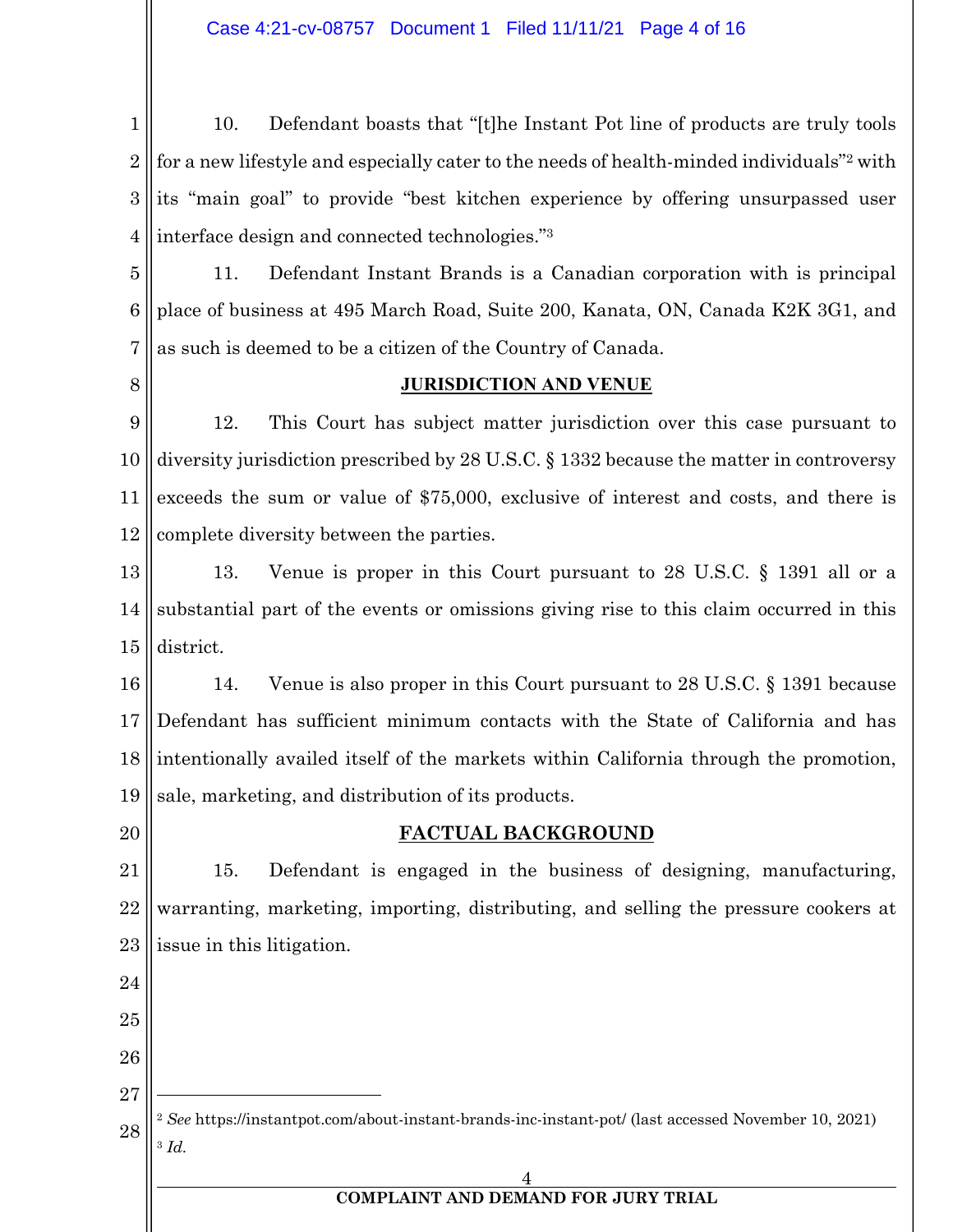1 2 3 16. Defendant aggressively warrants, markets, advertises and sells its pressure cookers as "Convenient, Dependable and Safe," allowing consumers to cook "healthy, tasty dishes."

4 5 6 17. For instance, the Defendant claims that the Ultra comes equipped with a "Quick Release Button" that "ensures the safer handling of the steam release after cooking is completed."4

7 8 9 10 18. To further propagate its message, Defendant has, and continues to utilize numerous media outlets including, but not limited to, infomercials, social media websites such as YouTube, and third-party retailers. For example, the following can be found at https://www.hippressurecooking.com/instant-pot-ultra-review/:

- 11 12 a. "While all the other Instant Pot models have 10 safety systems, the ULTRA claims to have 11!"
- 13 14 i. Primary Safety Release Valve – will release pressure if the internal pressure exceeds 15.23psi or 105kpa
- 15 ii. Anti-Blockage Vent – prevents food debris from blocking the vent.
- 16 17 iii. Safety Lid Lock – prevents accidental opening of the cooker while it is pressurized – even without electricity.
- 18 19 iv. Lid Position Detection– monitors whether the lid in an unsafe zone for pressure cooking.
- 20 21 v. Temperature Sensor– monitor the cooking temperature and ensures that it remains in a safe range.
- 22 23 vi. Burn Protection – high-temperature monitoring during heat-up, saute', keep warm and other programs, avoids burning food.
	- vii. Pressure Sensor keeps pressure always in the safe range.
- 25 26 viii. Electrical current and temperature fuse – cuts off power if the current or internal temperature exceeds safety limits.
- 27 28

24

<sup>4</sup> *See* https://instantpot.com/portfolio-item/ultra/ (last accessed November 8, 2021)

 $\overline{5}$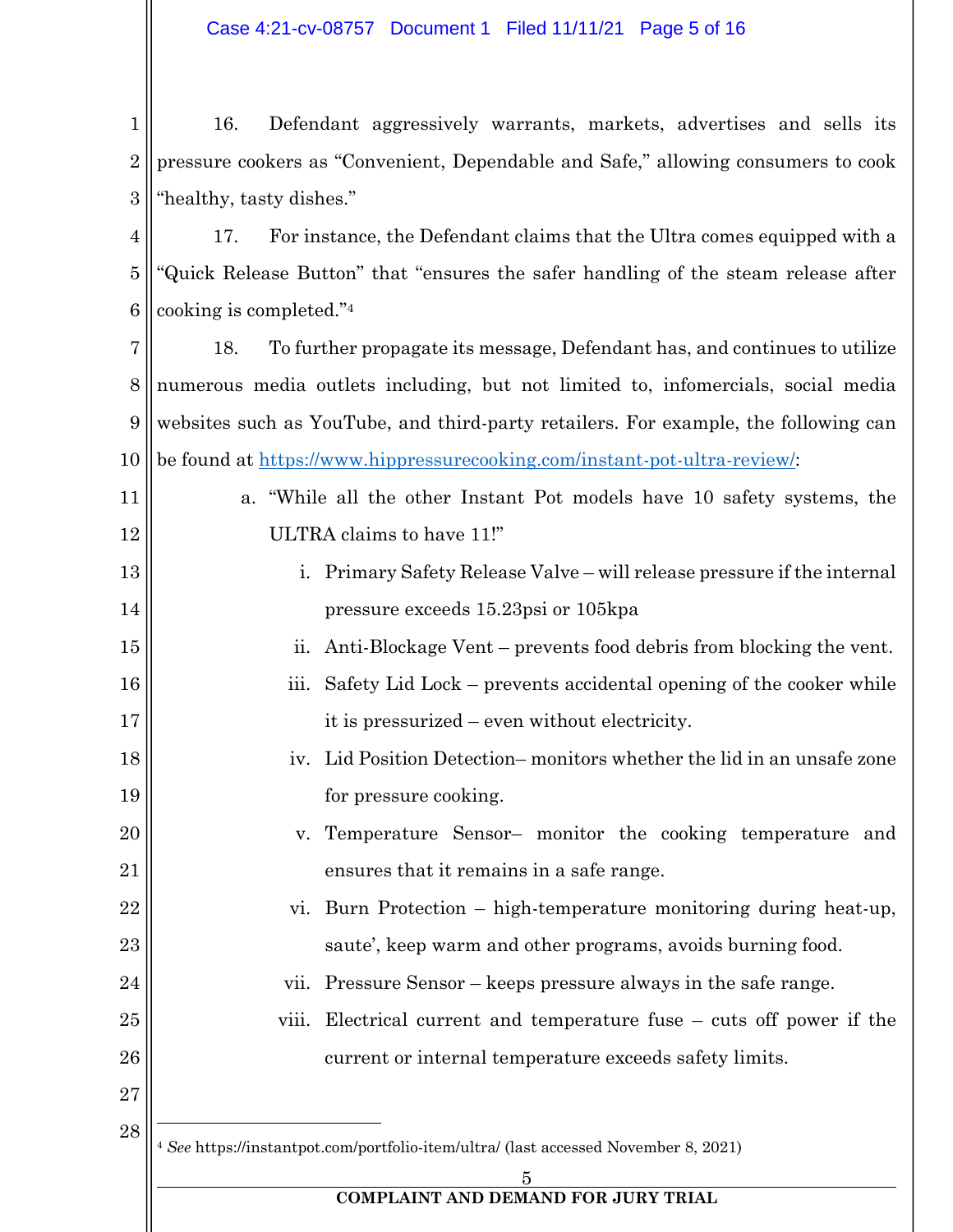| 1              | Encapsulated last-resort pressure release – Should the primary<br>1X.                                                    |  |  |
|----------------|--------------------------------------------------------------------------------------------------------------------------|--|--|
| $\overline{2}$ | pressure regulating valve fail, the excess pressure is released into                                                     |  |  |
| 3              | the body of the unit (between the outer lining and the inner pot).                                                       |  |  |
| 4              | Leaky lid detection – Detects when the pressure cooker has run dry<br>X.                                                 |  |  |
| $\overline{5}$ | which is likely due to a leaky lid                                                                                       |  |  |
| 6              | Quick Release Button $-$ Automatically puts the valve in locking<br>xi.                                                  |  |  |
| 7              | position.                                                                                                                |  |  |
| 8              | "I asked Instant Pot how this was a safety system and they told me it was<br>$\mathbf{b}$ .                              |  |  |
| 9              | a mechanism "to reset the steam release to the Sealing position when the                                                 |  |  |
| 10             | lid is closed or opened". Which, according to them, eliminates the common                                                |  |  |
| 11             | error of leaving the vent open during cooking." 5                                                                        |  |  |
| 12             | By reason of the forgoing acts or omissions, the above-named Plaintiff<br>19.                                            |  |  |
| 13             | purchased the pressure cooker with the reasonable expectation that it was properly                                       |  |  |
| 14             | designed and manufactured, free from defects of any kind, and that it was safe for its                                   |  |  |
| 15             | intended, foreseeable use of cooking.                                                                                    |  |  |
| 16             | 20.<br>Plaintiff used the pressure cooker for its intended purpose of preparing                                          |  |  |
| 17             | meals for herself and/or family and did so in a manner that was reasonable and                                           |  |  |
| 18             | foreseeable by the Defendant.                                                                                            |  |  |
| 19             | 21. However, the aforementioned pressure cooker was defectively and                                                      |  |  |
| 20             | negligently designed and manufactured by the Defendant in that it failed to properly                                     |  |  |
| 21             | function as to prevent the lid from being removed with normal force while the unit                                       |  |  |
| 22             | remained pressurized, despite the appearance that all the pressure had been released,                                    |  |  |
| 23             | during the ordinary, foreseeable and proper use of cooking food with the product;                                        |  |  |
| 24             | placing the Plaintiff, her family, and similar consumers in danger while using the                                       |  |  |
| 25             | pressure cookers.                                                                                                        |  |  |
| 26             |                                                                                                                          |  |  |
| 27             |                                                                                                                          |  |  |
| 28             | <sup>5</sup> See, e.g. https://www.hippressurecooking.com/instant-pot-ultra-review/ (last accessed November 10,<br>2021) |  |  |
|                | 6                                                                                                                        |  |  |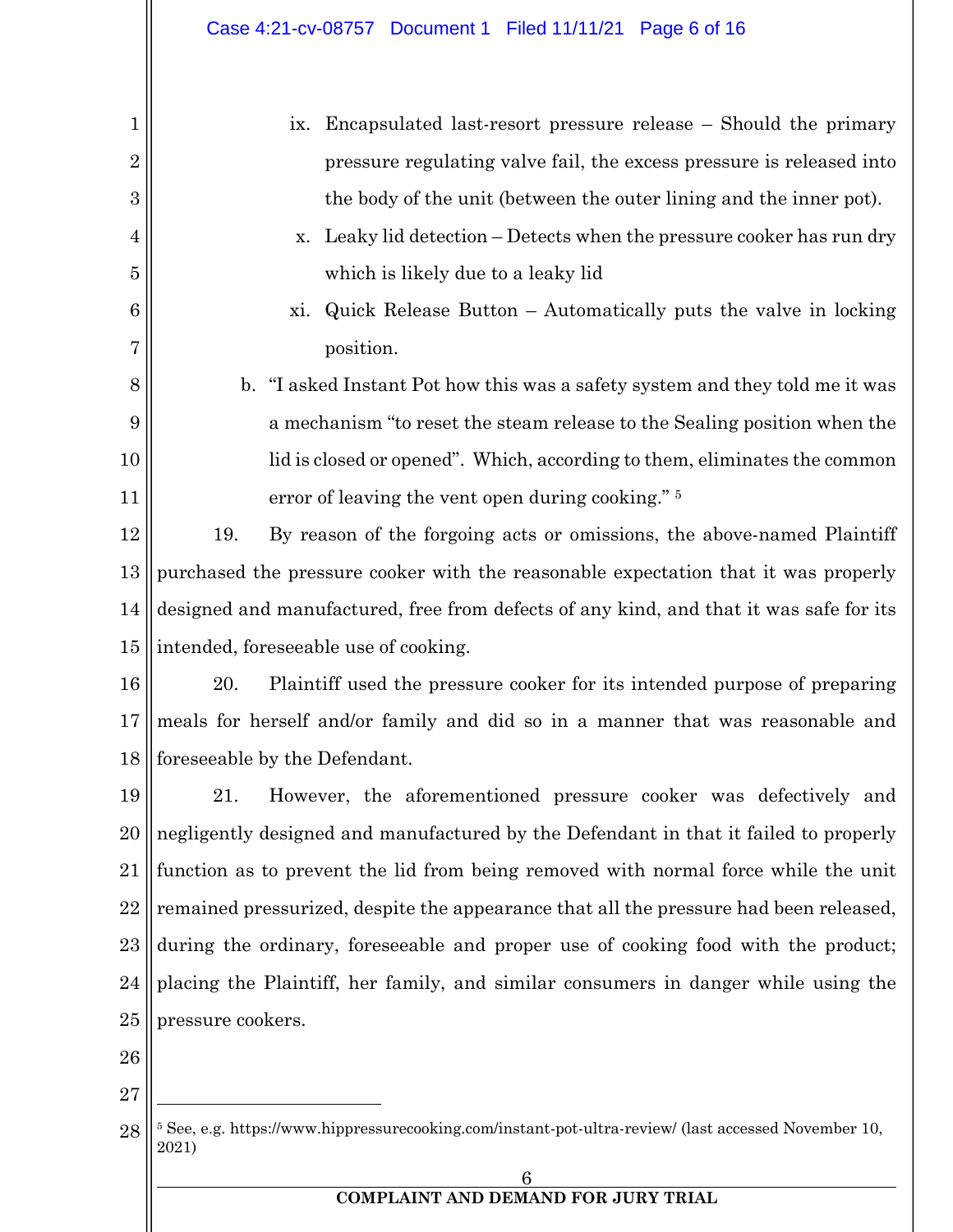1 2 3 22. Defendant's pressure cookers possess defects that make them unreasonably dangerous for their intended use by consumers because the lid can be rotated and opened while the unit remains pressurized.

- 4 5 6 23. Further, Defendant's representations about "safety" are not just misleading, they are flatly wrong, and put innocent consumers like Plaintiff directly in harm's way.
- 7 8 24. Economic, safer alternative designs were available that could have prevented the Pressure Cooker's lid from being rotated and opened while pressurized.
- 9 10 11 12 13 14 25. As a direct and proximate result of Defendant's intentional concealment of such defects, its failure to warn consumers of such defects, its negligent misrepresentations, its failure to remove a product with such defects from the stream of commerce, and its negligent design of such products, Plaintiff used an unreasonably dangerous pressure cooker, which resulted in significant and painful bodily injuries upon Plaintiff's simple removal of the lid of the Pressure Cooker.

15 16 17 18 26. Consequently, the Plaintiff in this case seeks compensatory damages resulting from the use of Defendant's pressure cooker as described above, which has caused the Plaintiff to suffer from serious bodily injuries, medical expenses, lost wages, physical pain, mental anguish, diminished enjoyment of life, and other damages.

- 19
- 20

# **FIRST CAUSE OF ACTION**

## **STRICT PRODUCTS LIABILITY**

21 22 PLAINTIFF, FOR A FIRST CAUSE OF ACTION AGANST INSTANT BRANDS, INC., ALLEGES AS FOLLOWS:

23 24 27. Plaintiff incorporates by reference each preceding and succeeding paragraph as though set forth fully at length herein.

25 26 27 28. At the time of Plaintiff's injuries, Defendant's pressure cookers were defective and unreasonably dangerous for use by foreseeable consumers, including Plaintiff.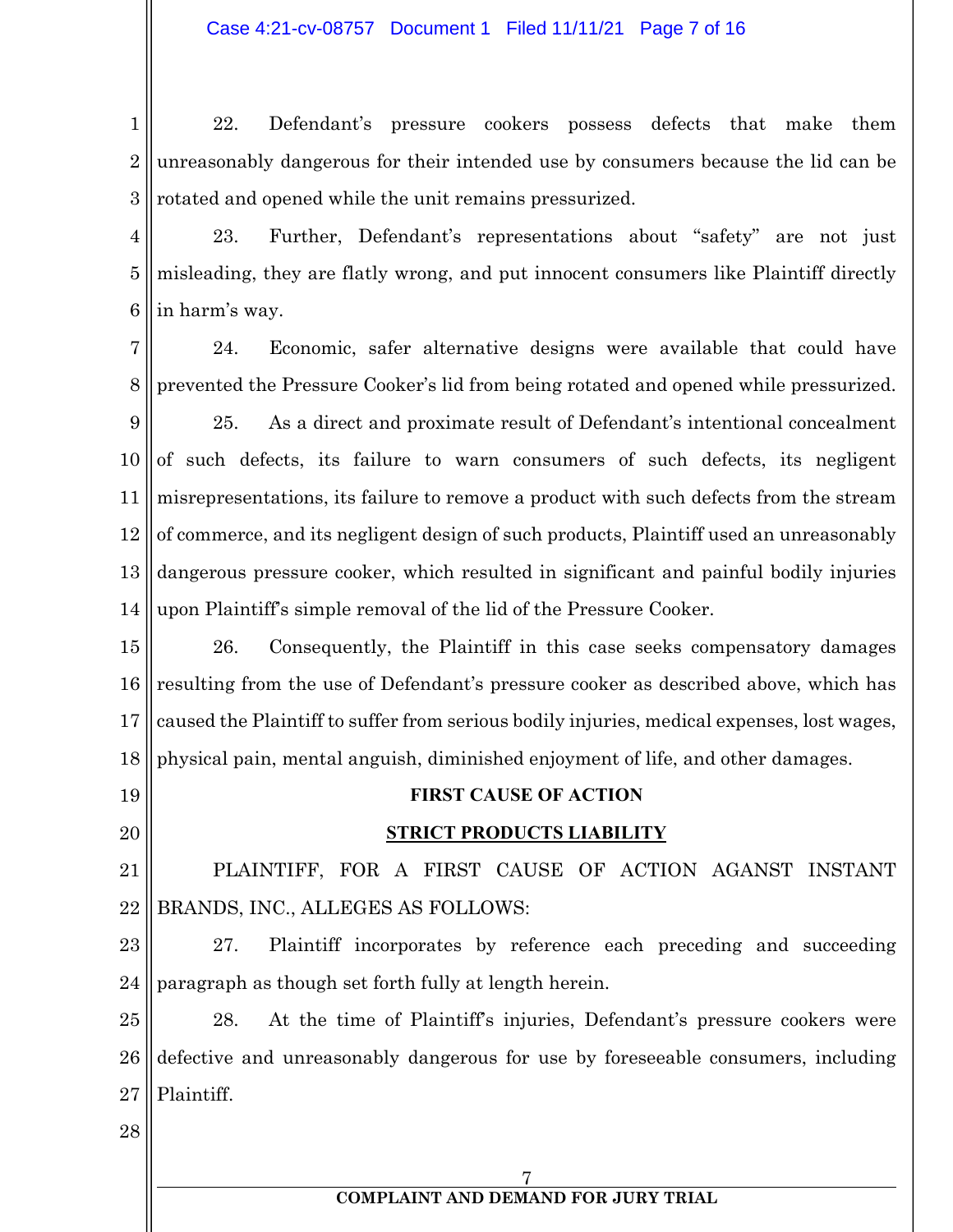1 2 29. Defendant's pressure cookers were in the same or substantially similar condition as when they left the possession of the Defendant.

3 4 30. Plaintiff and her family did not misuse or materially alter the pressure cooker.

5 6 31. The pressure cookers did not perform as safely as an ordinary consumer would have expected them to perform when used in a reasonably foreseeable way.

7 8 9 32. Further, a reasonable person would conclude that the possibility and serious of harm outweighs the burden or cost of making the pressure cookers safe. Specifically:

- 10 11 12 13 a. The pressure cookers designed, manufactured, sold, and supplied by Defendant were defectively designed and placed into the stream of commerce in a defective and unreasonably dangerous condition for consumers;
- 14 15 16 b. The seriousness of the potential burn injuries resulting from the product drastically outweighs any benefit that could be derived from its normal, intended use;
- 17 18 19 c. Defendant failed to properly market, design, manufacture, distribute, supply, and sell the pressure cookers, despite having extensive knowledge that the aforementioned injuries could and did occur;
- 20 21 d. Defendant failed to warn and place adequate warnings and instructions on the pressure cookers;
	- e. Defendant failed to adequately test the pressure cookers; and

22

23 24 25 f. Defendant failed to market an economically feasible alternative design, despite the existence of economical, safer alternatives, that could have prevented the Plaintiff' injuries and damages.

26 27 28 33. At the time of Plaintiff's injuries, Defendants' pressure cookers were defective and unreasonably dangerous for use by foreseeable consumers, including Plaintiff.

### 8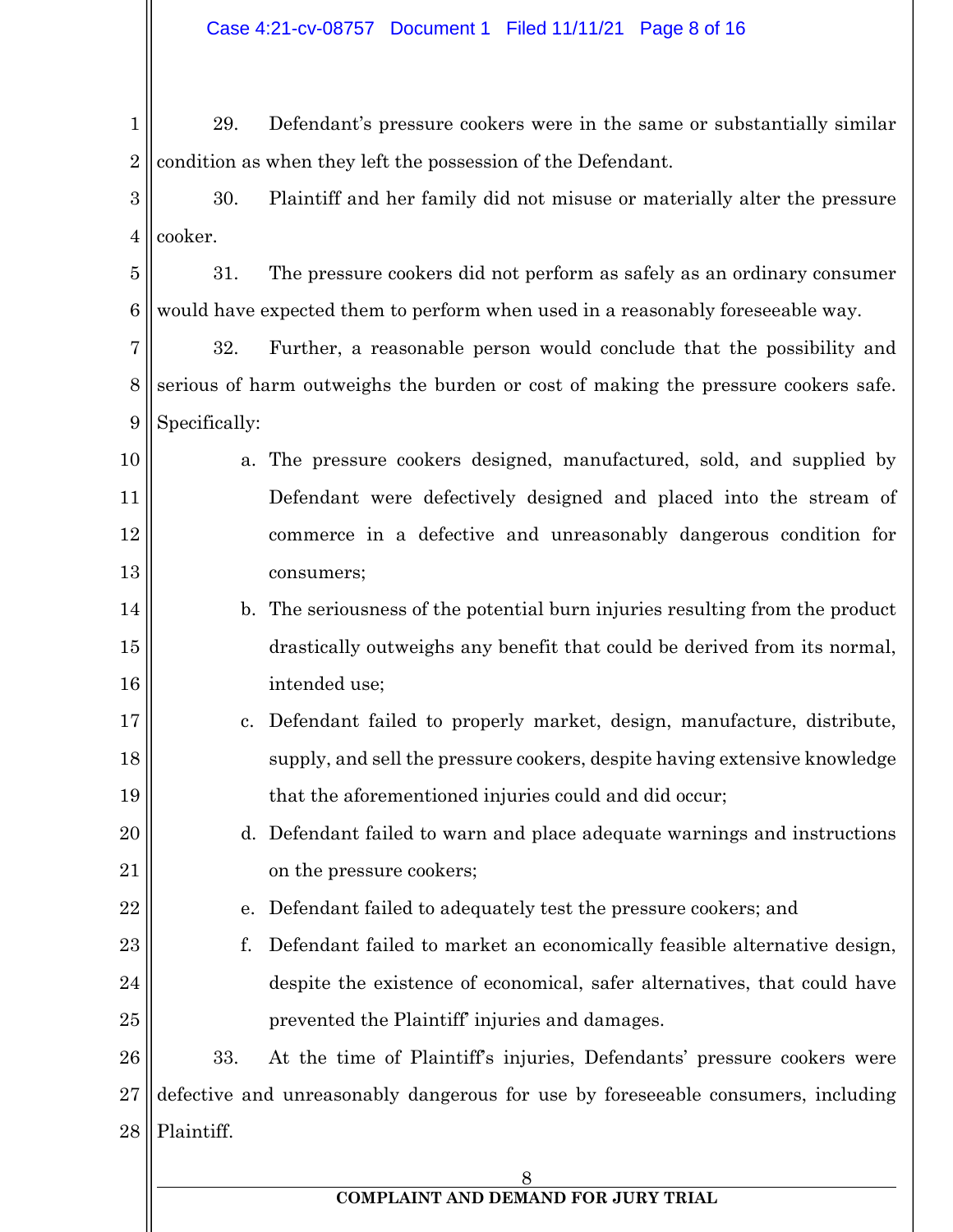1 2 34. Defendant's actions and omissions were the direct and proximate cause of the Plaintiff's injuries and damages.

3 4 5 6 7 **WHEREFORE,** Plaintiff demands judgment against Defendant for and punitive damages according to proof, together with interest, costs of suit, attorneys' fees, and all such other relief as the Court deems proper. Plaintiff reserves the right to amend the complaint to seek punitive damages if and when evidence or facts supporting such allegations are discovered**.**

8

9

### **SECOND CAUSE OF ACTION**

### **NEGLIGENT PRODUCTS LIABILITY**

10 11 PLAINTIFF, FOR A SECOND CAUSE OF ACTION AGANST INSTANT BRANDS, INC., ALLEGES AS FOLLOWS:

12 13 35. Plaintiff incorporates by reference each preceding and succeeding paragraph as though set forth fully at length herein.

14 15 16 36. Defendant had a duty of reasonable care to design, manufacture, market, and sell non-defective pressure cookers that are reasonably safe for its intended uses by consumers, such as Plaintiff and her family.

17 18 19 20 21 37. Defendant failed to exercise ordinary care in the manufacture, sale, warnings, quality assurance, quality control, distribution, advertising, promotion, sale and marketing of its pressure cookers in that Defendant knew or should have known that said pressure cookers created a high risk of unreasonable harm to the Plaintiff and consumers alike.

22 23 38. Defendant was negligent in the design, manufacture, advertising, warning, marketing and sale of its pressure cookers in that, among other things, it:

24

25

26

a. Failed to use due care in designing and manufacturing the pressure cookers to avoid the aforementioned risks to individuals;

b. Placed an unsafe product into the stream of commerce;

27 28 c. Aggressively over-promoted and marketed its pressure cookers through television, social media, and other advertising outlets; and

9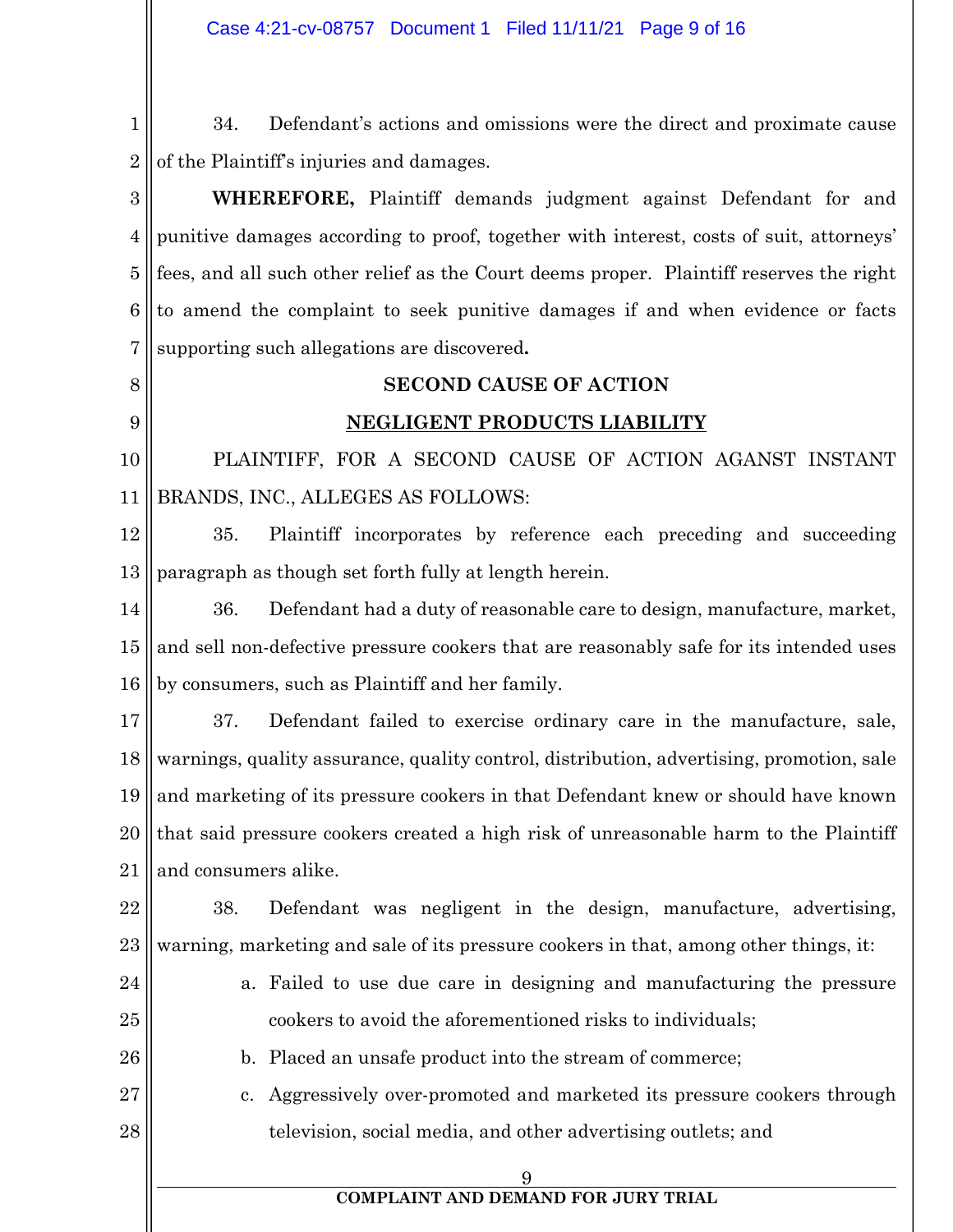| $\mathbf{1}$   | d. Were otherwise careless or negligent.                                                   |  |
|----------------|--------------------------------------------------------------------------------------------|--|
| $\overline{2}$ | Despite the fact that Defendant knew or should have known that<br>39.                      |  |
| 3              | consumers were able to remove the lid while the pressure cookers were still                |  |
| 4              | pressurized, Defendant continued to market (and continue to do so) its pressure            |  |
| 5              | cookers to the general public.                                                             |  |
| 6              | WHEREFORE, Plaintiff demands judgment against Defendant for and                            |  |
| 7              | punitive damages according to proof, together with interest, costs of suit, attorneys'     |  |
| 8              | fees, and all such other relief as the Court deems proper. Plaintiff reserves the right    |  |
| 9              | to amend the complaint to seek punitive damages if and when evidence or facts              |  |
| 10             | supporting such allegations are discovered.                                                |  |
| 11             | THIRD CAUSE OF ACTION                                                                      |  |
| 12             | <b>BREACH OF EXPRESS WARRANTY</b>                                                          |  |
| 13             | PLAINTIFF, FOR A THIRD CAUSE OF ACTION AGANST INSTANT                                      |  |
| 14             | BRANDS, INC., ALLEGES AS FOLLOWS:                                                          |  |
| 15             | Plaintiff incorporates by reference each preceding and succeeding<br>40.                   |  |
| 16             | paragraph as though set forth fully at length herein.                                      |  |
| 17             | Defendant expressly warranted that its pressure cookers were safe and<br>41.               |  |
| 18             | effective to members of the consuming public, including Plaintiff and her family.          |  |
|                | 19    Moreover, Defendant expressly warranted that the lid of the Pressure Cooker could    |  |
| 20             | not be removed while the unit remained pressurized. Specifically:                          |  |
| 21             | "As a safety feature, the lid is locked and won't open until the float valve<br>a.         |  |
| 22             | drops down."6                                                                              |  |
| 23             | "Instant Pot® has a safety feature to disable the cooker and the display<br>$\mathbf{b}$ . |  |
| 24             | will flash "Lid" if the lid is not positioned correctly."7                                 |  |
| 25             |                                                                                            |  |
| 26             |                                                                                            |  |
| 27             |                                                                                            |  |
| 28             | $6$ Id. at pg. 9.<br><i>Id.</i> at 10.                                                     |  |
|                | 10                                                                                         |  |
|                | <b>COMPLAINT AND DEMAND FOR JURY TRIAL</b>                                                 |  |
|                |                                                                                            |  |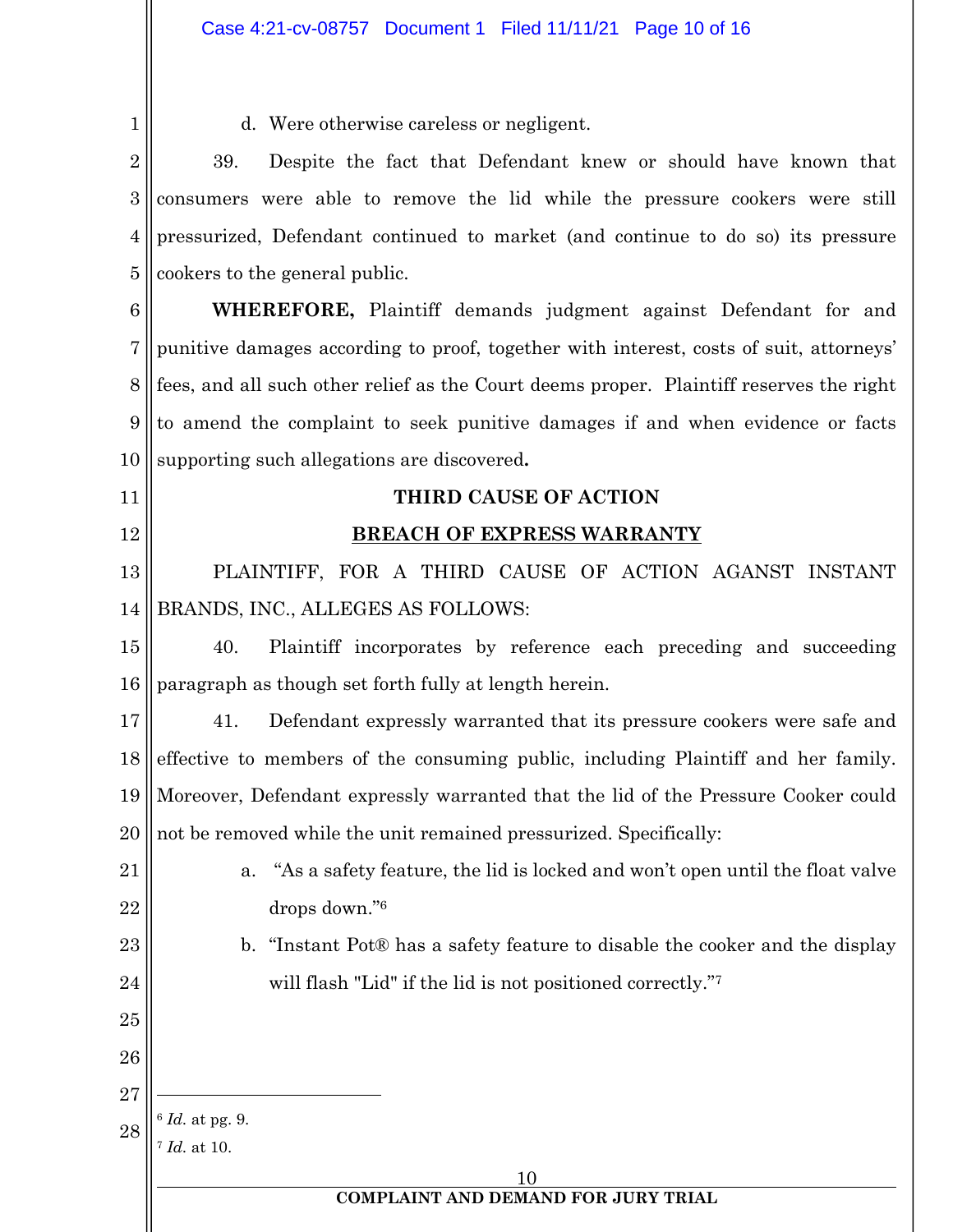| 1              |                                                                                   | c. "Once the lid is locked, and the contents are under pressure, there's no        |
|----------------|-----------------------------------------------------------------------------------|------------------------------------------------------------------------------------|
| $\overline{2}$ |                                                                                   | way to open the pressure cooker." <sup>8</sup>                                     |
| 3              | 42.                                                                               | Members of the consuming public, including consumers such as the                   |
| $\overline{4}$ |                                                                                   | Plaintiff, were the intended third-party beneficiaries of the warranty.            |
| 5              | 43.                                                                               | Defendant marketed, promoted and sold its pressure cookers as a safe               |
| 6              |                                                                                   | product, complete with "safety measures."                                          |
| 7              | 44.                                                                               | Defendant's pressure cookers do not conform to these express                       |
| 8              | representations because the lid can be removed using normal force while the units |                                                                                    |
| 9              | remain pressurized, despite the appearance that the pressure has been released,   |                                                                                    |
| 10             |                                                                                   | making the pressure cookers not safe for use by consumers.                         |
| 11             | 45.                                                                               | Defendant breached its express warranties in one or more of the following          |
| 12             | ways:                                                                             |                                                                                    |
| 13             |                                                                                   | a. The pressure cookers as designed, manufactured, sold and/or supplied by         |
| 14             |                                                                                   | the Defendant were defectively designed and placed into the stream of              |
| 15             |                                                                                   | commerce by Defendant in a defective and unreasonably dangerous                    |
| 16             |                                                                                   | condition;                                                                         |
| 17             |                                                                                   | b. Defendant failed to warn and/or place adequate warnings<br>and                  |
| 18             |                                                                                   | instructions on its pressure cookers;                                              |
| 19             |                                                                                   | Defendant failed to adequately test its pressure cookers; and                      |
| <b>20</b>      |                                                                                   | d. Defendant failed to provide timely and adequate post-marketing                  |
| 21             |                                                                                   | warnings and instructions after they knew the risk of injury from its              |
| 22             |                                                                                   | pressure cookers.                                                                  |
| 23             | 46.                                                                               | Plaintiff used the pressure cooker with the reasonable expectation that it         |
| 24             |                                                                                   | was properly designed and manufactured, free from defects of any kind, and that it |
| 25             |                                                                                   | was safe for its intended, foreseeable use of cooking.                             |
| <b>26</b>      |                                                                                   |                                                                                    |
| <b>27</b>      |                                                                                   |                                                                                    |
| 28             |                                                                                   | <sup>8</sup> See https://www.youtube.com/watch?v=bVA2EqPf0s0 at 1:22 - 143.        |
|                |                                                                                   |                                                                                    |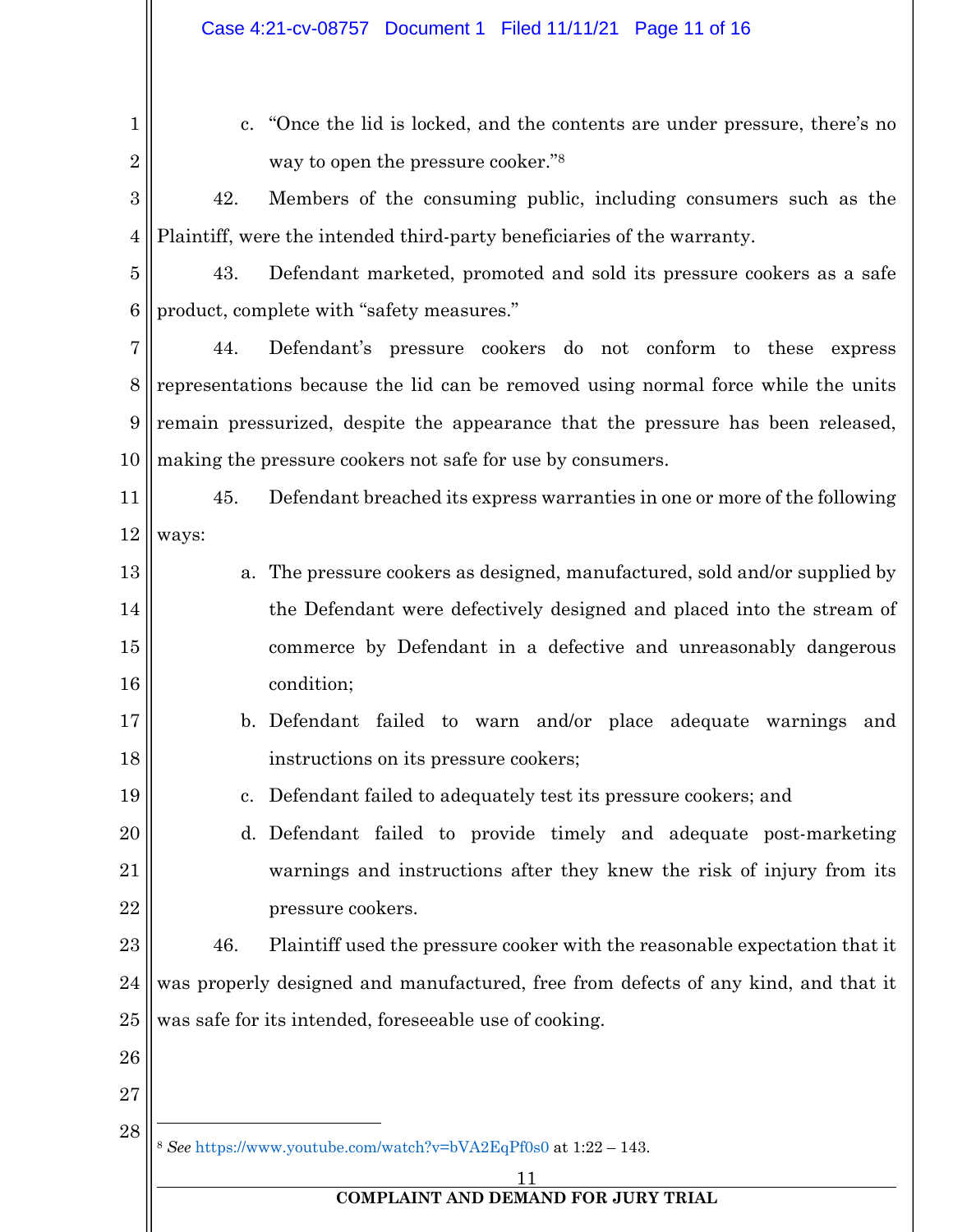1 2 47. Plaintiff's injuries were the direct and proximate result of Defendant's breach of its express warranties.

3 4 5 6 7 **WHEREFORE,** Plaintiff demands judgment against Defendant for and punitive damages according to proof, together with interest, costs of suit, attorneys' fees, and all such other relief as the Court deems proper. Plaintiff reserves the right to amend the complaint to seek punitive damages if and when evidence or facts supporting such allegations are discovered**.**

8

9

### **FOURTH CAUSE OF ACTION**

### **BREACH OF IMPLIED WARRANTY OF MERCHANTABILITY**

10 11 PLAINTIFF, FOR A FOURTH CAUSE OF ACTION AGANST INSTANT BRANDS, INC., ALLEGES AS FOLLOWS:

12 13 48. Plaintiff incorporates by reference each preceding and succeeding paragraph as though set forth fully at length herein.

14 15 16 49. At the time Defendant marketed, distributed and sold its pressure cookers to the Plaintiff in this case, Defendant warranted that its pressure cookers were merchantable and fit for the ordinary purposes for which they were intended.

17 18 50. Members of the consuming public, including consumers such as Plaintiff, were intended third-party beneficiaries of the warranty.

19 20 51. Plaintiff reasonably relied on Defendant's representations that its pressure cookers were a quick, effective and safe means of cooking.

21 22 23 52. Defendant's pressure cookers were not merchantable because they had the propensity to lead to the serious personal injuries as described herein in this Complaint.

24 25 26 53. Plaintiff used the pressure cooker with the reasonable expectation that it was properly designed and manufactured, free from defects of any kind, and that it was safe for its intended, foreseeable use of cooking.

27 28 54. Defendant's breach of implied warranty of merchantability was the direct and proximate cause of Plaintiff's injury and damages.

12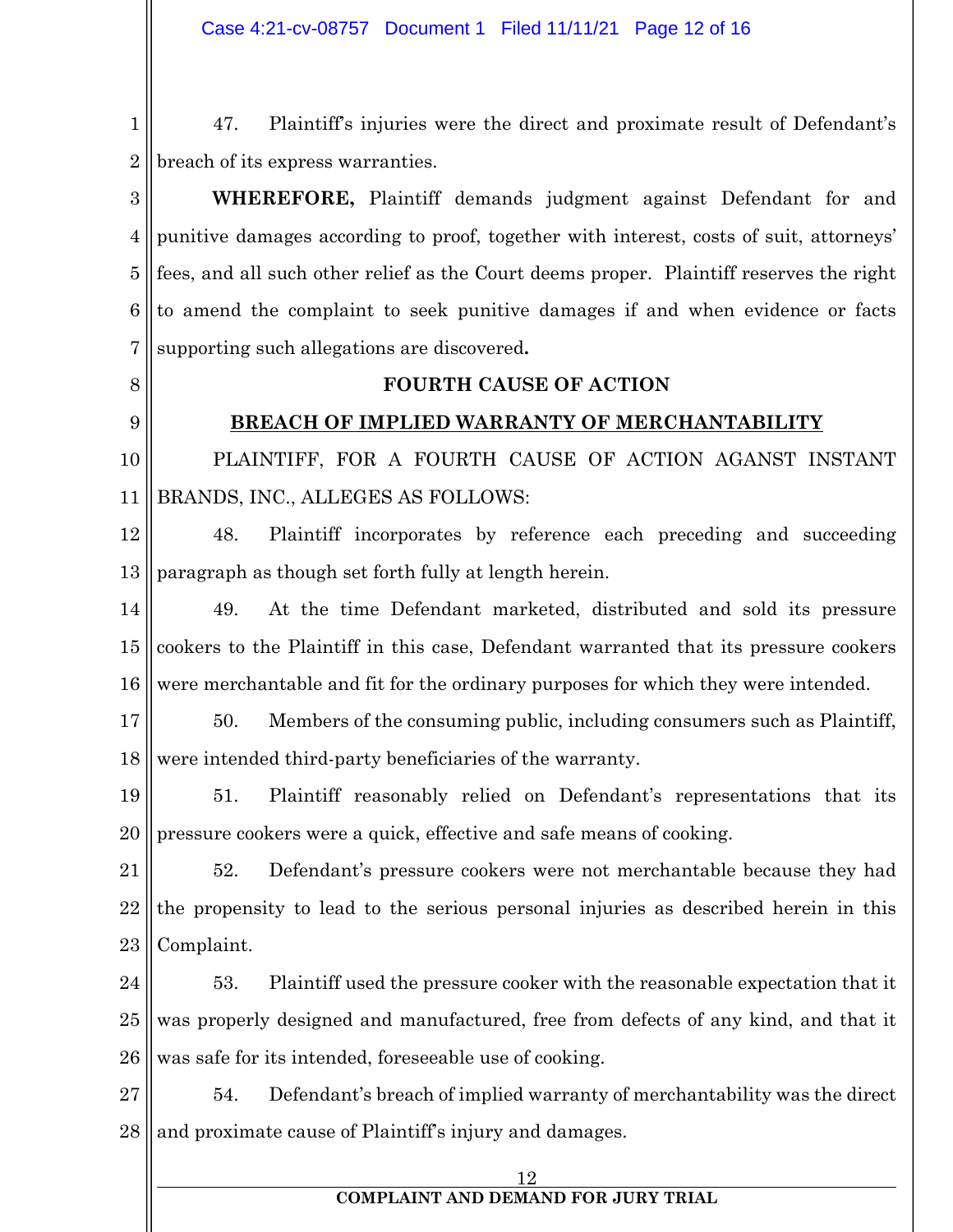1 2 3 4 5 **WHEREFORE,** Plaintiff demands judgment against Defendant for and punitive damages according to proof, together with interest, costs of suit, attorneys' fees, and all such other relief as the Court deems proper. Plaintiff reserves the right to amend the complaint to seek punitive damages if and when evidence or facts supporting such allegations are discovered**.**

**BREACH OF IMPLIED WARRANTY OF FITNESS FOR A PARTICULAR PURPOSE**

**FIFTH CAUSE OF ACTION**

9 10 PLAINTIFF, FOR A FIFTH CAUSE OF ACTION AGANST INSTANT BRANDS, INC., ALLEGES AS FOLLOWS:

11 12 55. Plaintiff incorporates by reference each preceding and succeeding paragraph as though set forth fully at length herein.

13 14 15 56. Defendant manufactured, supplied, and sold its pressure cookers with an implied warranty that they were fit for the particular purpose of cooking quickly, efficiently and safely.

16 17 57. Members of the consuming public, including consumers such as Plaintiff, were the intended third-party beneficiaries of the warranty.

18 19 20 58. Defendant's pressure cookers were not fit for the particular purpose as a safe means of cooking, due to the unreasonable risks of bodily injury associated with its use.

21 22 59. Plaintiff reasonably relied on Defendant's representations that its pressure cookers were a quick, effective and safe means of cooking.

23 24 60. Defendant's breach of the implied warranty of fitness for a particular purpose was the direct and proximate cause of Plaintiff's injuries and damages.

25 26 27 **WHEREFORE,** Plaintiff demands judgment against Defendant for and punitive damages according to proof, together with interest, costs of suit, attorneys' fees, and all such other relief as the Court deems proper. Plaintiff reserves the right

28

6

7

8

## 13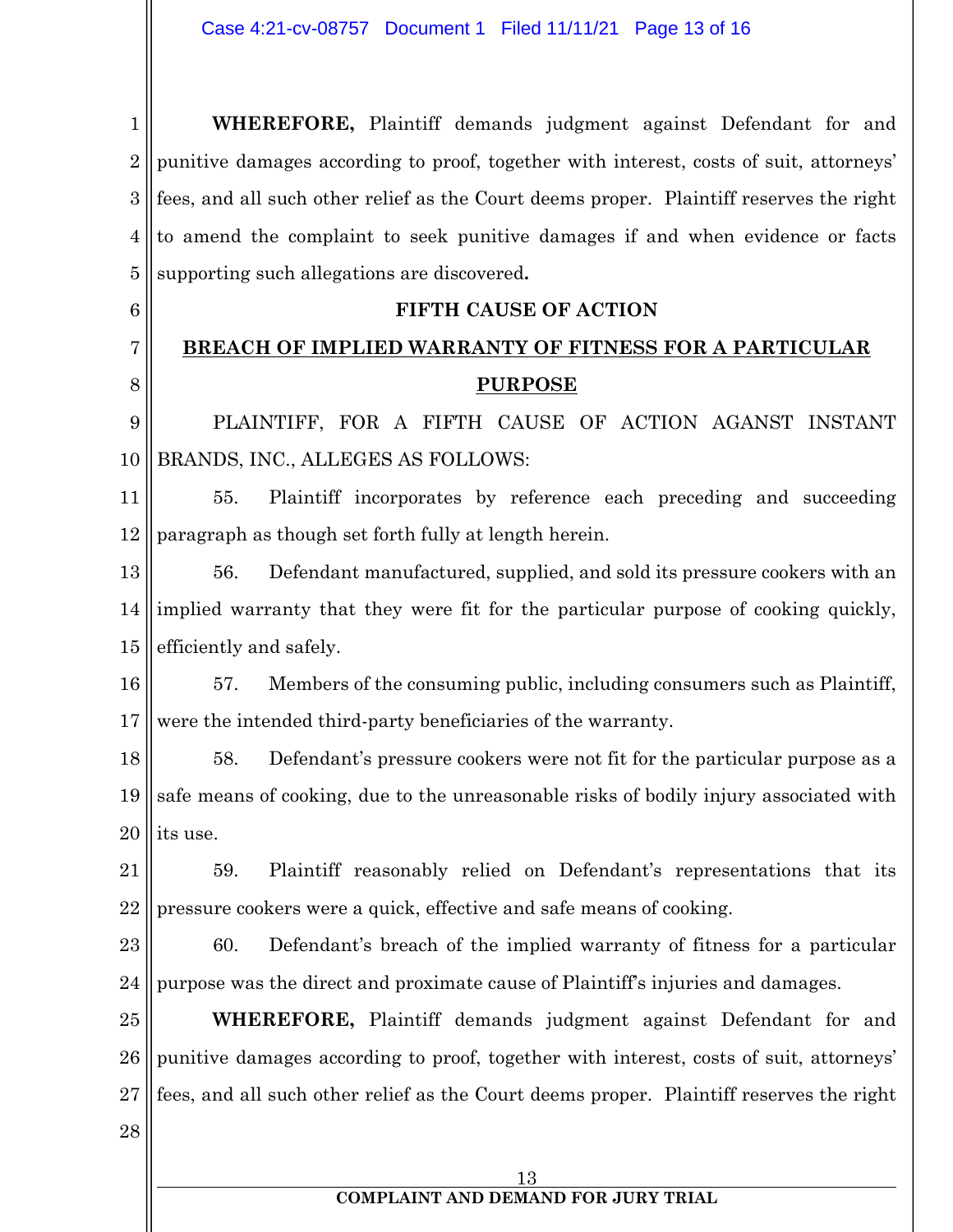1 2 to amend the complaint to seek punitive damages if and when evidence or facts supporting such allegations are discovered**.**

3

## **INJURIES & DAMAGES**

4 5 6 7 8 9 61. As a direct and proximate result of Defendant's negligence and wrongful misconduct as described herein, Plaintiff has suffered and will continue to suffer physical and emotional injuries and damages including past, present, and future physical and emotional pain and suffering as a result of the incident. Plaintiff is entitled to recover damages from Defendant for these injuries in an amount which shall be proven at trial.

10 11 12 13 14 62. As a direct and proximate result of Defendant's negligence and wrongful misconduct, as set forth herein, Plaintiff has incurred and will continue to incur the loss of full enjoyment of life and disfigurement as a result of the incident. Plaintiff is entitled to recover damages for loss of the full enjoyment of life and disfigurement from Defendant in an amount to be proven at trial.

15 16 17 18 19 20 63. As a direct and proximate cause of Defendant's negligence and wrongful misconduct, as set forth herein, Plaintiff has and will continue to incur expenses for medical care and treatment, as well as other expenses, as a result of the severe burns she suffered as a result of the incident. Plaintiff is entitled to recover damages from Defendant for her past, present and future medical and other expenses in an amount which shall be proven at trial.

21

22

23

**PRAYER FOR RELIEF**

**WHEREFORE**, Plaintiff demands judgment against the Defendant as follows:

- A. That Plaintiff has a trial by jury on all of the claims and issues;
- 24 25 B. That judgment be entered in favor of the Plaintiff and against Defendant on all of the aforementioned claims and issues;
- 26 27 C. That Plaintiff recover all damages against Defendant, general damages and special damages, including economic and non-economic, to compensate the
- 28

14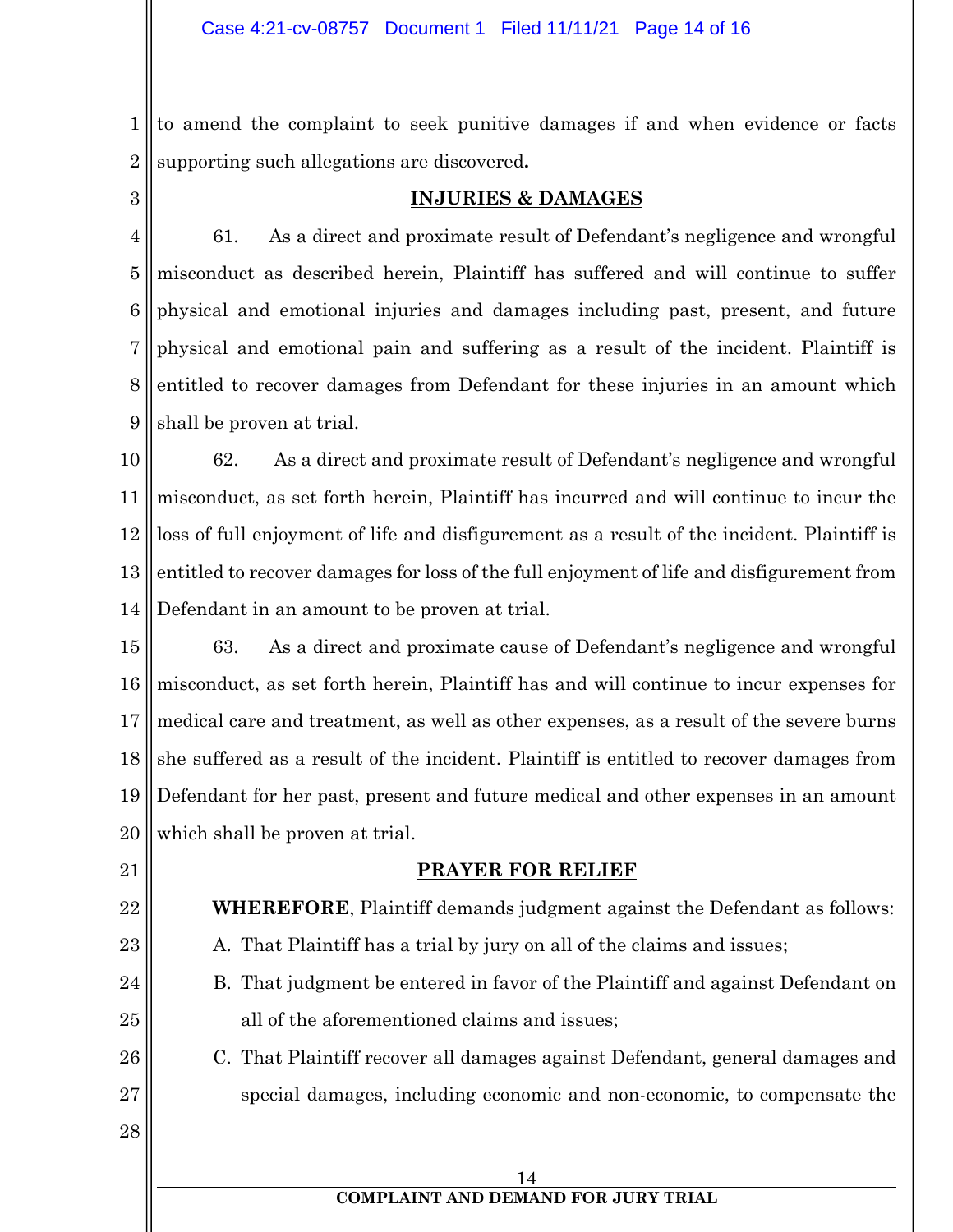| 1              |                                                                                  | Plaintiff for her injuries and suffering sustained because of the use of the |  |
|----------------|----------------------------------------------------------------------------------|------------------------------------------------------------------------------|--|
| $\overline{2}$ | Defendants' defective pressure cooker;                                           |                                                                              |  |
| 3              | D. That all costs be taxed against Defendant;                                    |                                                                              |  |
| $\overline{4}$ | E. That prejudgment interest be awarded according to proof;                      |                                                                              |  |
| 5              | $\mathbf{F}_{\cdot}$                                                             | That Plaintiff be awarded attorney's fees to the extent permissible under    |  |
| 6              | Federal and California law; and                                                  |                                                                              |  |
| 7              | G. That this Court awards any other relief that it may deem equitable and just,  |                                                                              |  |
| 8              | or that may be available under the law of another forum to the extent the        |                                                                              |  |
| 9              | law of another forum is applied, including but not limited to all reliefs prayed |                                                                              |  |
| 10             |                                                                                  | for in this Complaint and in the foregoing Prayer for Relief.                |  |
| 11             |                                                                                  |                                                                              |  |
| 12             |                                                                                  | <b>HARLAN LAW, P.C</b>                                                       |  |
| 13             | Dated: November 11, 2021                                                         | /s/ Jordon Harlan<br>Jordon Harlan, Esq. (CA #273978).                       |  |
| 14             |                                                                                  | 2404 Broadway, 2nd Floor                                                     |  |
| 15             |                                                                                  | San Diego, CA 92102                                                          |  |
|                |                                                                                  | Telephone: (619) 870-0802<br>Fax: (619) 870-0815                             |  |
| 16             |                                                                                  | Email: jordon@harlanpc.com                                                   |  |
| 17             |                                                                                  | In association with:                                                         |  |
| 18             |                                                                                  |                                                                              |  |
| 19             |                                                                                  | <b>JOHNSON BECKER, PLLC</b>                                                  |  |
| 20             |                                                                                  | Kenneth W. Pearson, Esq.                                                     |  |
| 21             |                                                                                  | (MN #016088X)<br>Pro Hac Vice to be filed                                    |  |
| 22             |                                                                                  | Adam J. Kress, Esq. (MN #0397289)<br>Pro Hac Vice to be filed                |  |
| 23             |                                                                                  | 444 Cedar Street, Suite 1800                                                 |  |
| 24             |                                                                                  | St. Paul, MN 55101<br>Telephone: (612) 436-1800                              |  |
| 25             |                                                                                  | Fax: (612) 436-1801<br>Email: kpearson@johnsonbecker.com                     |  |
| 26             |                                                                                  | Email: akress@johnsonbecker.com                                              |  |
| $27\,$         |                                                                                  |                                                                              |  |
| 28             |                                                                                  |                                                                              |  |
|                |                                                                                  |                                                                              |  |
|                |                                                                                  | 15                                                                           |  |
|                |                                                                                  | <b>COMPLAINT AND DEMAND FOR JURY TRIAL</b>                                   |  |